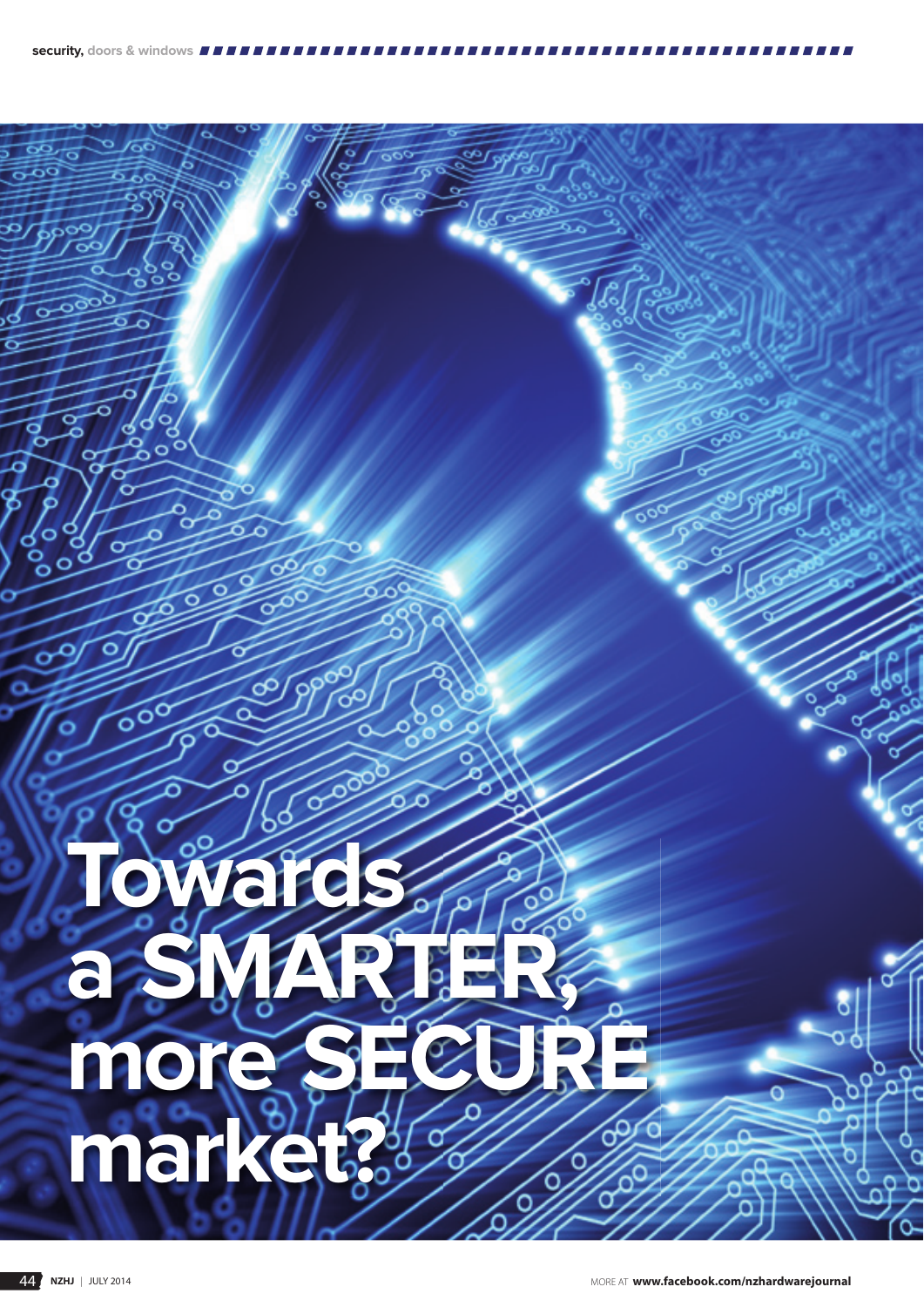The market for products in security, doors and windows has shown promising signs in the last twelve months. Has this made the players in the industry feel safe in the knowledge it will continue? **Phil Weafer** reports.

**ALTHOUGH IT MAY** seem like it's stating the obvious, the increase in building activity in Auckland and Christchurch has been greatly beneficial for this category. When speaking to suppliers for this article, I couldn't avoid the positive effect the category has experienced thanks to the work taking place in the two cities.

As **Tom Harrison** of Windsor Brass, says: "Some of the regions are going all right, some are slower but it's a city thing at this stage."

**Matthew Rutter** at GD Rutter is another to reference these two big markets when asked about how things have been going: "Auckland and Christchurch are definitely the strongest areas and that's where the majority of the growth has come from.

"Everywhere else is ticking along and not increasing by the same

amount but we are seeing a slight increase in other areas. It's very much Auckland and Christchurch focused."

Allegion's **Jeff Bennett** also points to the rise in dwelling consents as the main factor behind the success the company has experienced in the last year.

"Residentially we've seen rising consents in the market. Obviously Christchurch has kicked off and there is a lot happening there. There is also obviously a lot of work going on in Auckland as well with the Government housing but there is also a lot of private sector work coming in."

#### **SECURING A PLACE IN THE MARKET**

The market has been positive as a result of the movements in the big two metro areas. What about a relative newcomer's take on all this? Although an industry stalwart, **Murray Baber**, whose Baber Lock & Key has just completed its first year, says that his first six months were very much a process of setting the company up followed by a period of getting the name out there.

"The last six months have been good as we've become better known and the market is quite buoyant too. It is an exciting time, any new venture is exciting."

Tom Harrison with Windsor Brass is another that has noticed increase in competition: "There are a number of new products out there and there is more to go around and it's stronger competition.

## Velocity® **Small Rose** Series Door Handles

The Velocity® Small Rose Series is a new and stylish range of internal door furniture suitable for both residential and semi-commercial applications. Complimenting the existing Velocity® range of door handles, the Small Rose range is designed primarily for new installation and incorporates functionality for use with mortice locks in addition to Passage, Privacy and Dummy Levers.

> The list of features doesn't stop there, so for more information visit **www.assaabloy.co.nz** or contact our Customer Services Team on (09) 448 9188.





**www.assaabloy.co.nz**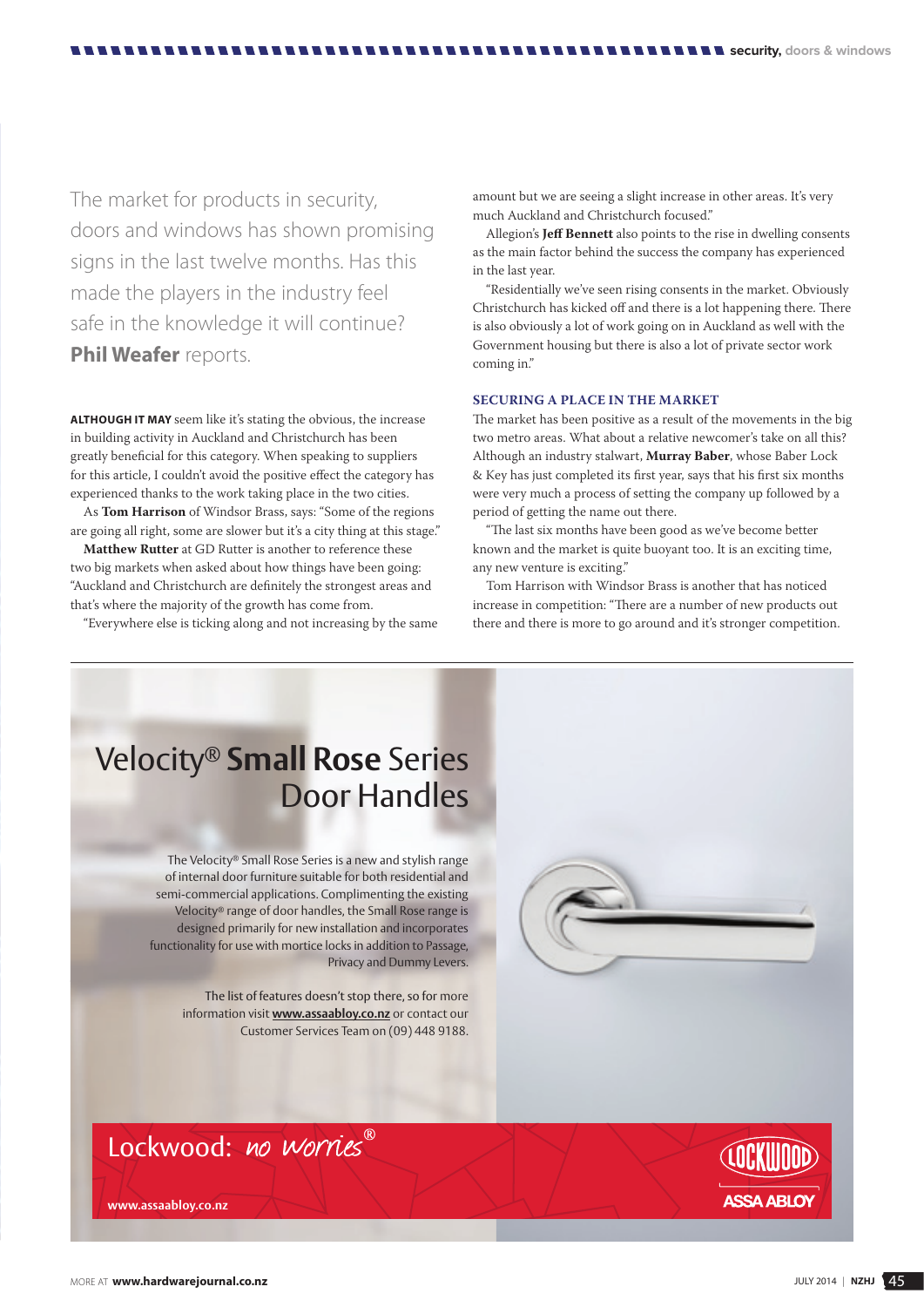# **J sylvor** ARCHITECTURAL DOOR

## AND CABINET HARDWARE

#### S785

#### EURO CYLINDER **MORTICE LOCK**

- Available in 60 and 70mm
- backset • 85mm cylinder separation
- Reversible latch bolt
- Single throw deadbolt
- 21.4mm bolt throw Saw protection on bolt
- Produced in Europe.

## **HEIGHT** ADJUSTABLE **SECURITY** DOOR GUARD

D<sub>G1</sub>

- Designed in New Zealand to suit the environment
- Ball stopped to give a positive location of arm
- Rubberised arm for smooth operation
- Easy to install
- Satin nickel plate
- **Blister pack with full fixing instructions**

#### OAKLAND LEVERSET WITH MATCHING DEADBOLT



- Functions: entrance, bathroom, passage and dummy trim. Door thickness 30-45mm.
- Backset: adjustable

EDB5.SNP

MPM 8523 0714

- 60 or 70mm. Finishes: Newton & Aspen satin chrome plated. Oakland satin nickel plated.
- Dummy trims can be modified back to back for use on french doors.
- Operation key from outside,
- thumb turn inside. • Hardened steel roller in bolt.
- Backsets: 60 or 70mm.
- Door thickness
- 35-50mm.
- concealed screw fixing.

## G.D.Rutter

Ph: + 64 9 444 5359 Free Fax: 0800 4795826 Email: sales@gdrutter.co.nz **Website: www.sylvan.co.nz** At the end of the day competition is good, it makes us all better."

With the increase in business around the market, the inevitable increase in competition for market share comes along. Speaking to suppliers, I got a sense that more and more retailers and end users are looking to conduct all of their business and receive all of the products from the same company.

How to stand out? When it comes to surviving the harsh realities of the New Zealand climate, the suppliers I spoke with all stressed the need to be proactive in ensuring and maintaining products that will sustain the wide range of climates experienced across the country. One point that was constantly mentioned was the importance that the coatings on products are sufficiently strong.

Jeff Bennett at Allegion says that as a global business with local engineering capacity, the company prides itself on product quality and its warranties. To ensure that the product sufficiently meets the requirements that the local climate presents, the company puts all products through local engineers and testing facilities.

"The warranties we set aren't plucked out of thin air, they are based on product testing. We set a minimum on our residential warranties of seven years on every product and test to that to ensure it will last at least that period of time and longer."

Bennett feels this strengthens Allegion's warranty because this offers a decent level of assurance compared to importing another

"Speaking to suppliers, I got a sense that more and more retailers and end users are looking to conduct all of their business and receive all of the products from the same company"

country's product, putting a warranty on it and essentially hoping for the best. One other point that Bennett stresses, and feels needs to be made clearer to the general public, is the need to maintain and clean exterior door and window fittings.

"Obviously it's a harsh environment and things like cleaning are really important. People don't always think about cleaning their door hardware but it's something we include to let people know about, particularly the salt build up that can deteriorate product."

Murray Baber also makes the case for having products that can last in our often harsh and varied climate: "It's imperative really – you just can't bring in any rubbish – and I guess that's where we're fortunate with our range of products that it is built with climate in mind, as any successful product has got to be for this market."

Talking about the effect of climate on products, GD Rutter's Matthew Rutter points to the impact of the small eaves that are a feature of so many Kiwi houses and are a source of additional wear and tear on door and window hardware.

So what does GD Rutter do to combat this? Mathew Rutter explains that "as much as possible with our product we have stainless steel componentry to meet the conditions and the manner in which housing is built."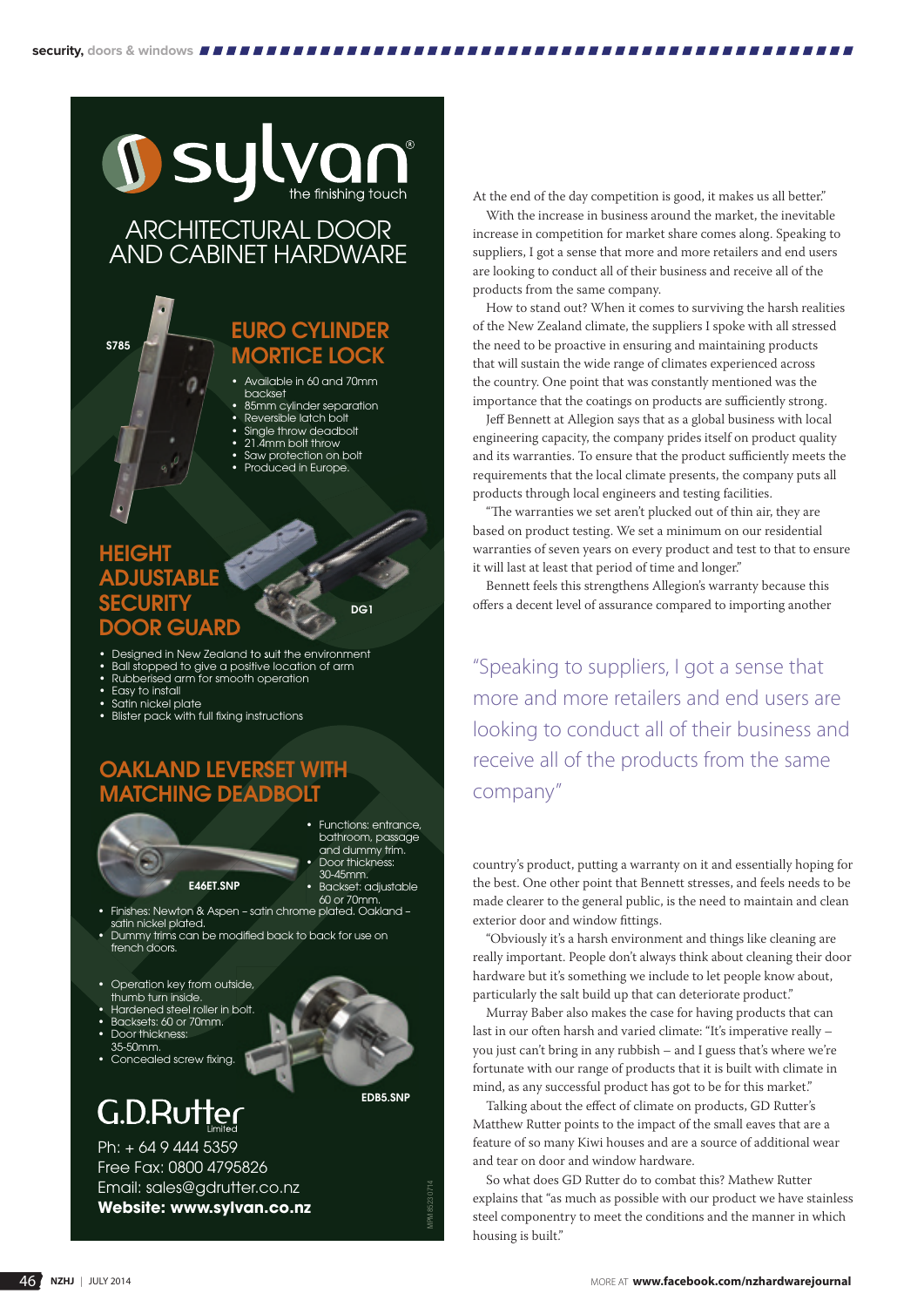Last year's look at the market for security products saw more than one supplier talking optimistically about the proliferation of keyless technology. Although keyless door hardware hasn't yet taken a significant hold on the market, speaking to suppliers it certainly seems that this is where things are headed.

Tom Harrison at Windsor Brass gives the impression that there is a sense of inevitability about keyless technology becoming the focal point of the market: "Most people have had this type of thing in their car or on their garage door for years now but I think it is a bit of a want now and pricing has become more affordable. The other thing is it can be easily retro-fitted, instead of a standard deadbolt, that's another factor." To fulfil this demand, Windsor Brass has a keyless product that retails around the \$200- 250 mark.

Murray Baber is another to confirm that the price point for keyless technology has fallen significantly and cites this is a major factor behind its increase in popularity. In previous years there were price differences of \$400 between a keyless system and a traditional lock and key, he says. But, now that volumes have increased and the price difference has decreased, keyless is more accessible for the end users.

Does this just mean digital keypads or are there other viable alternatives? "There are all sorts of wonderful things happening

#### A Rutty good lock

**s security,** doors & windows

GD Rutter releases its newest **Sylvan S785 Mortice Lock**. The Euro cylinder mortice lock is available in 60 and 70mm backset depending on the requirements. Other features on the lock which is produced in Europe include: 85mm cylinder separation, a reversible latch bolt, single throw deadbolt, 21.4mm bolt throw, and saw protection on bolt, among others.

*www.sylvan.co.nz* 

# SO STRONG, **A STARING CONTEST.**

schlage.co.nz

**CHLAG** 

**STRONG HAS A NAME**